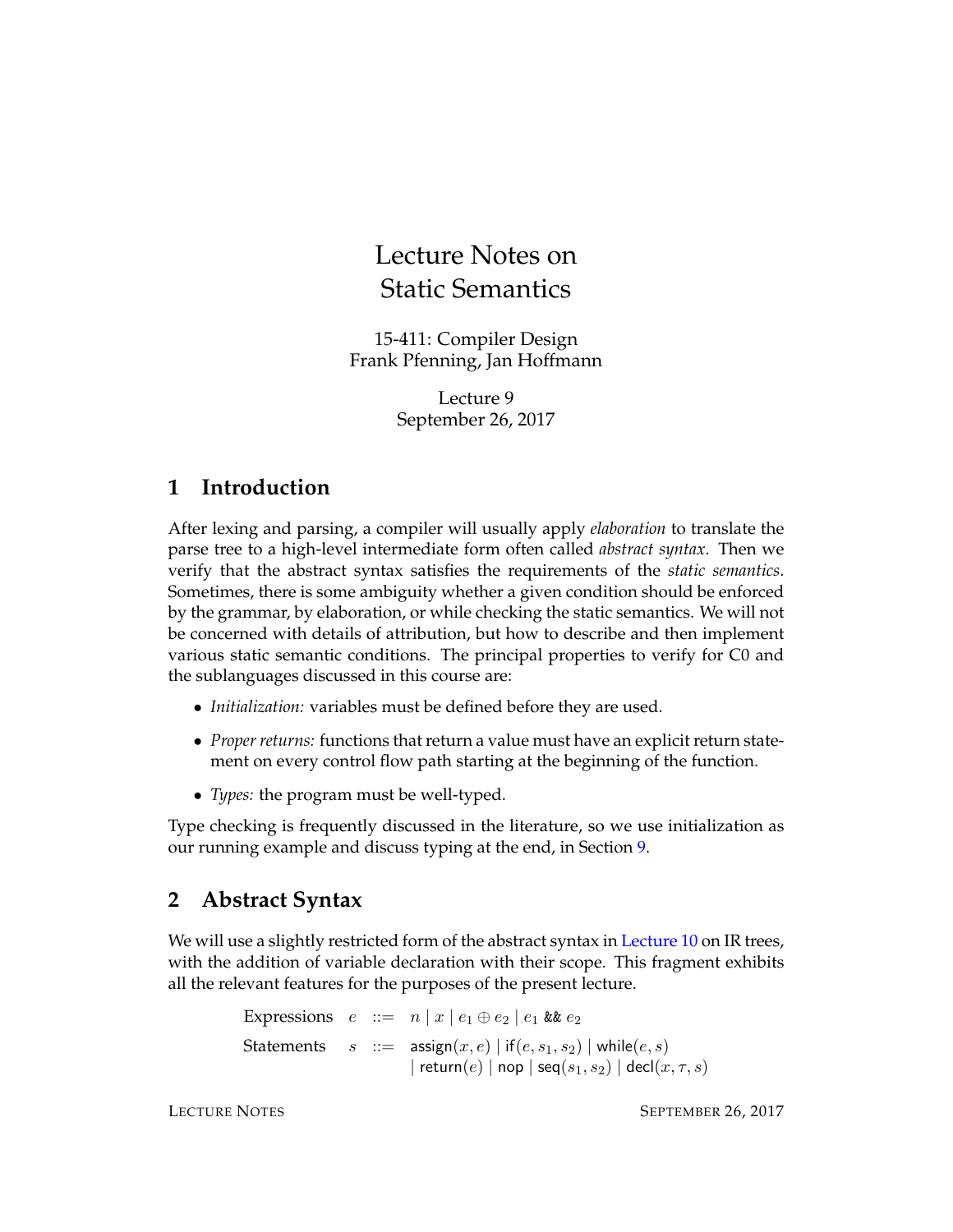#### **3 Definition and Use**

Initialization guarantees that every variable is defined before it is used. It is natural to specify this in two parts: specify when a variable is *defined*, and specify when it is *used*. An error is signaled if we cannot show that every variable in the program is defined before it is used. As usual, this property is an *approximation* of what actual behaviors can be exhibited at runtime.

First, we define when a variable is used in an expression, written as use $(e, x)$ . This is entirely straightforward, since we have a clear separation of expressions and statements in our language.

| no rule for<br>use $(n,x)$ | use(x, x) | no rule for<br>$use(y, x), y \neq x$ |  |
|----------------------------|-----------|--------------------------------------|--|
| $use(e_1, x)$              |           | $use(e_2, x)$                        |  |
| use $(e_1 \oplus e_2, x)$  |           | use $(e_1 \oplus e_2, x)$            |  |
| $use(e_1, x)$              |           | $use(e_2, x)$                        |  |
| use $(e_1 \& e_2, x)$      |           | use $(e_1 \& e_2, x)$                |  |

We see already here that use $(e, x)$  is a so-called *may*-property: x *may* be used during the evaluation of  $x$ , but it is not guaranteed to be actually used. For example, the expression  $y > 0$  &  $x > 0$  may or may not actually use x. The expression false &  $x > 0$  will actually never use x, and yet we flag it as possibly being used.

This is appropriate: we would like to raise an error if there is a possibility that an unitialized variable may be used. Because determining this in general is undecidable, we need to approximate it. Our approximation essentially says that any variable occurring in an expression may be used. The rule above express this more formally.

For a language to be usable, it is important that the rules governing the static semantics are easy to understand for the programmer and have some internal coherence. While it might make sense to allow false &  $x > 0$  in particular, what is the general rule? Designing programming languages and their static semantics is difficult and requires a good balance of formal understanding of the properties of programming languages and programmer's intuition.

Once we have defined use for expressions, we should consider statements. Does an assignment  $x = e$  use x? Our prior experience with liveness analysis for register allocation on abstract machine could would say: *only if it is used in* e. We stay consistent with this intuition and terminology and write live(s, x) for the judgment that x is live in s. This means the value of x is relevant to the execution of s.

Before we specify liveness, we should specify when a variable is *defined*. This is because, for example, the variable x is not live before the statement  $x = 3$ , because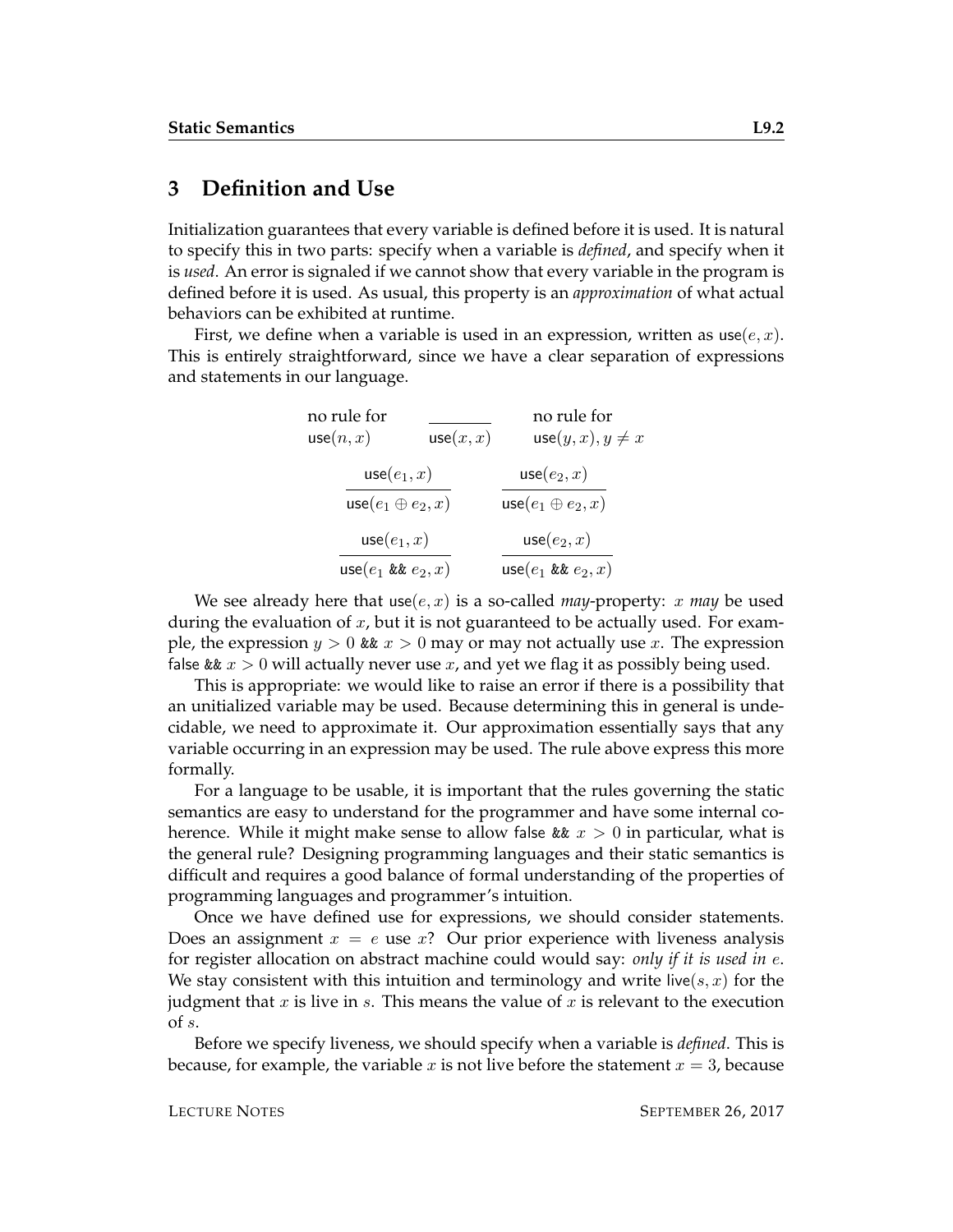its current value does not matter for this statement, or any subsequent statement. We write def(s, x) is the execution of statement s will define s. This is an example of a *must*-property: we want to be sure that whenever s executes (and completes normally, without returning from the current function or raising an exception of some form), the  $x$  has been defined.

| def(assign $(x, e), x$ )                    | no rule for<br>$def(assign(y, e), x), y \neq x$ |
|---------------------------------------------|-------------------------------------------------|
| $\mathsf{def}(s_1,x)$ $\mathsf{def}(s_2,x)$ | no rule for                                     |
| $def(if(e, s_1, s_2), x)$                   | def(while (e, s), x)                            |

The last two rules clearly illustrate that  $\text{def}(s, x)$  is a *must*-property: A conditional only defines a variable if is it defined along both branches, and a while loop does not define any variable (since the body may never be executed).

no rule for  
\n
$$
\det(\text{nop}, x) \qquad \frac{\det(s_1, x)}{\det(\text{seq}(s_1, s_2), x)} \qquad \frac{\det(s_2, x)}{\det(\text{seq}(s_1, s_2), x)}
$$
\n
$$
\frac{\det(s, x) \quad y \neq x}{\det(\text{decl}(y, \tau, s), x)}
$$

The side condition on the last rule applies because  $s$  is the scope of  $y$ . It makes sense to maintain the invariant that the defined variables in a statement are a subset of the declared ones. Otherwise, the program would be invalid anyway. However, in C and C0 we require that a variable  $x$  is declared at most once on a control-flow path. So we now that  $y$  cannot be in scope in the tree above of the declaration. Hence it is also not defined above its declaration.

A strange case arises for return statement. Since a return statement will never pass the control flow to the next instruction, any subsequent statements are unreachable. It is therefore permissible to claim that *all* variables currently in scope have been defined. We capture this by simply stating that return( $e$ ) defines any variable.

 $def(return(e), x)$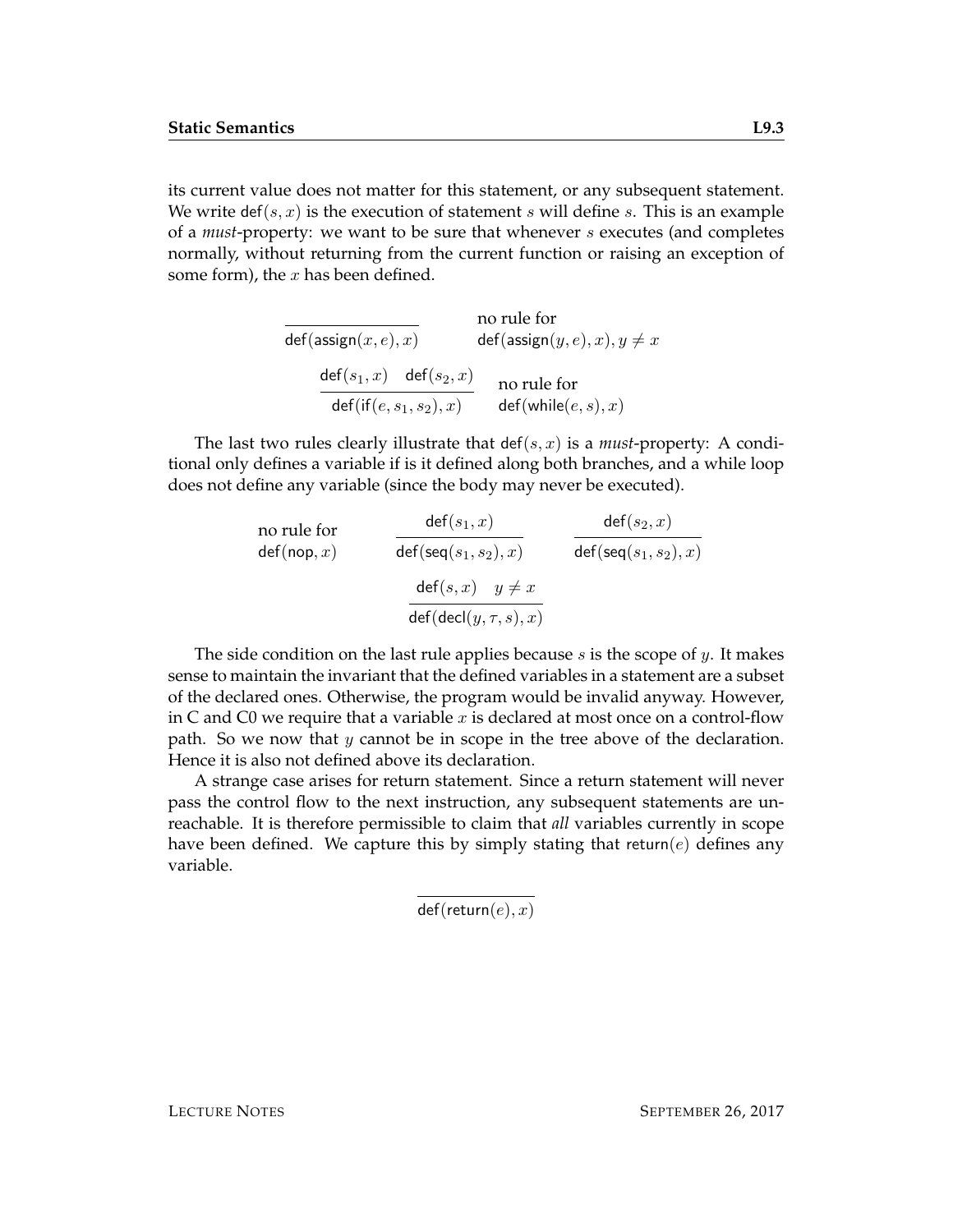#### **4 Liveness**

We now lift the use $(e, x)$  property to statements, written as live $(s, x)$   $(x$  is live in  $s$ ). Liveness is again a *may*-property.

$$
\frac{\text{use}(e,x)}{\text{live}(\text{assign}(y,e),x)}
$$
\n
$$
\frac{\text{use}(e,x)}{\text{live}(\text{if}(e,s_1,s_2),x)} \quad \frac{\text{live}(s_1,x)}{\text{live}(\text{if}(e,s_1,s_2),x)} \quad \frac{\text{live}(s_2,x)}{\text{live}(\text{if}(e,s_1,s_2),x)}
$$

We observe that liveness is indeed a *may*-property, since a variable is live in a conditional if is used in the condition or live in one or more of the branches. Similarly, if a variable is live in the body of a loop, it is live before because the loop body *may* be executed.

$$
\frac{\text{use}(e, x)}{\text{live}(\text{while}(e, s), x)} \quad \frac{\text{live}(s, x)}{\text{live}(\text{while}(e, s), x)}
$$
\n
$$
\frac{\text{use}(e, x)}{\text{live}(\text{return}(e), x)} \quad \text{no rule for} \quad \frac{\text{live}(x, s) \quad y \neq x}{\text{live}(\text{decl}(y, \tau, s), x)}
$$

In some way the most interesting case is a sequence of statements,  $seq(s_1, s_2)$ . If a variable is live in  $s_2$  it is only live in the composition if it is not defined in  $s_1!$ 

$$
\frac{\mathsf{live}(s_1,x)}{\mathsf{live}(\mathsf{seq}(s_1,s_2),x)} \qquad \qquad \frac{\neg \mathsf{def}(s_1,x) \quad \mathsf{live}(s_2,x)}{\mathsf{live}(\mathsf{seq}(s_1,s_2),x)}
$$

### **5 Initialization**

Given liveness, we can now say when proper initialization is violated: If a variable is live at the site of its declaration. That means that its value would be used somewhere before it is defined. Assume we have a program p and we write "s in  $p''$  if s is a statement appearing in  $p$ . The following rule captures the general condition.

$$
\frac{\mathsf{decl}(x,\tau,s)\text{ in }p\quad \mathsf{live}(s,x)}{\text{error}}
$$

Unlike the previous rules in the lecture, this one should be read from the premises to the conclusion. In this way it is similar to our rules for liveness from [Lecture 4.](http:/http://www.cs.cmu.edu/~janh/courses/411/17/lec/04-liveness.pdf)

This brings out an important distinction when we try to convert the specification rules into an implementation. We have to decide if the rules should be read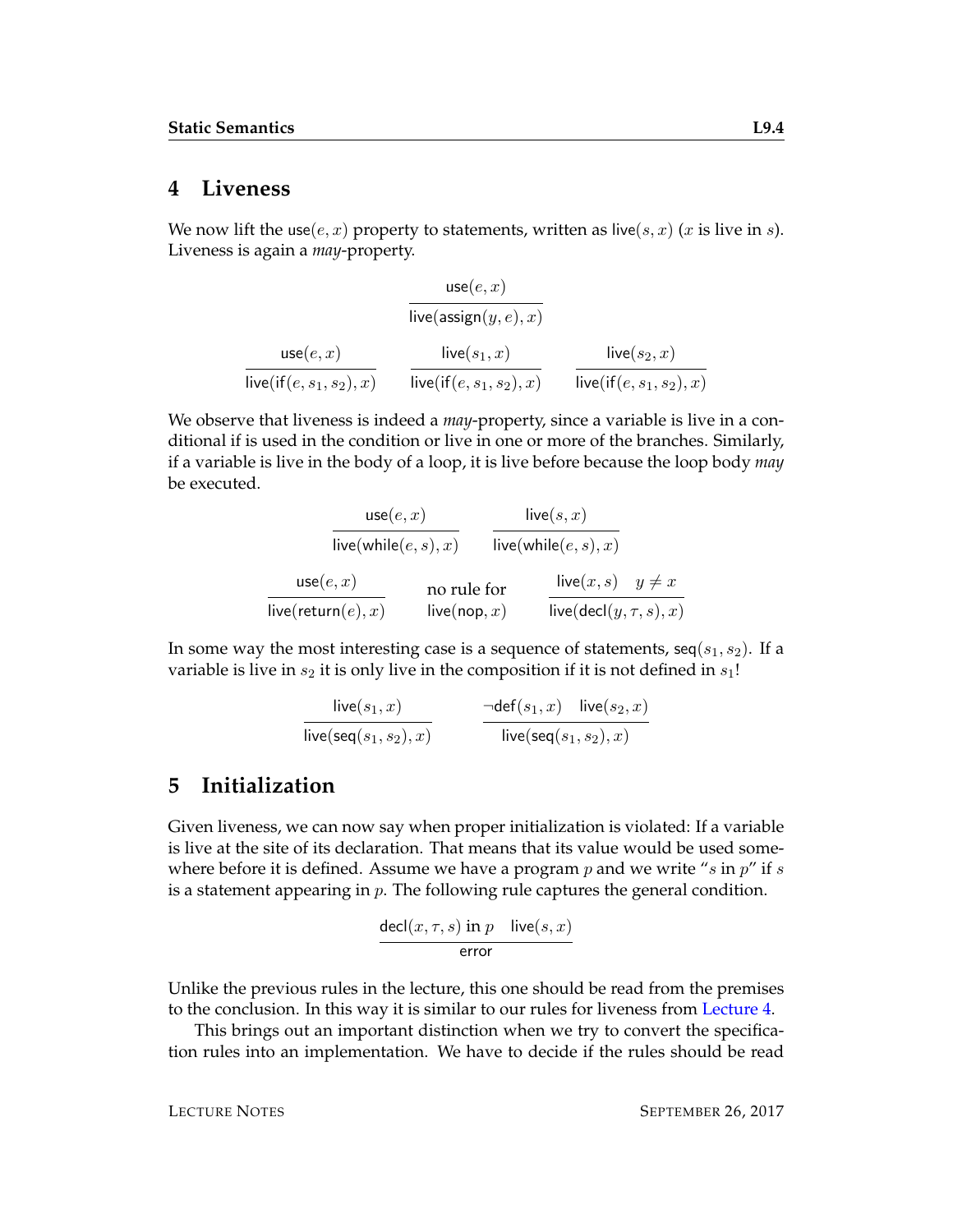from the premises to the conclusion, or from the conclusion to the premises. Sometimes, the same property can be specified in different directions. For example, we can define a predicate init which verifies that all variables are properly initialized and which works from the conclusion to the premises with the following schema.

> init(nop)  ${\sf init}(s_1)$   ${\sf init}(s_2)$  ${\sf init}({\sf seq}(s_1,s_2))$  $\mathsf{init}(s)$   $\neg \mathsf{live}(s,x)$  $\mathsf{init}(\mathsf{decl}(x,\tau,s))$  (other rules omitted)

The omitted rules just verify each substatement so that all declarations in the program are checked in the end.

#### **6 From Judgments to Functions**

We now focus on the special case that the inference rules are to be read bottom-up, starting with the judgments we ultimately want to verify. Consider  $init(s)$ . When we start, s is known and we are trying to determine if there is a deduction of  $init(s)$ given the rules we have put down. If there is such a deduction, we succeed. If not, we issue an error message. We can model this as a function returning a boolean, or a function returning no interesting value but raising an exception in case the property is violated.

init : stm  $\rightarrow$  bool

Now each of the rules becomes a case in the function definition.

 $init(np)$  =  $\top$  $\mathsf{init}(\mathsf{seq}(s_1,s_2)) = \mathsf{init}(s_1) \land \mathsf{init}(s_2)$  $\mathsf{init}(\mathsf{decl}(x,\tau,s)) = \mathsf{init}(s) \land \neg \mathsf{live}(s,x)$ . . .

Here we assume a boolean constant  $\top$  (for *true*) and boolean operators conjunction *A* ∧ *B* and negation  $\neg$ *A* in the functional language; later we might use disjunction  $A ∨ B$  and falsehood  $\bot$ . When we call live(s, x) we assume that it is a similar function.

live : stm  $\times$  var  $\rightarrow$  bool

This function is now a transcription of the rules for the live judgment. In this process we sometimes have to combine multiple rules into a single case of the function definition (as, for example, for seq( $s_1, s_2$ ).

LECTURE NOTES SEPTEMBER 26, 2017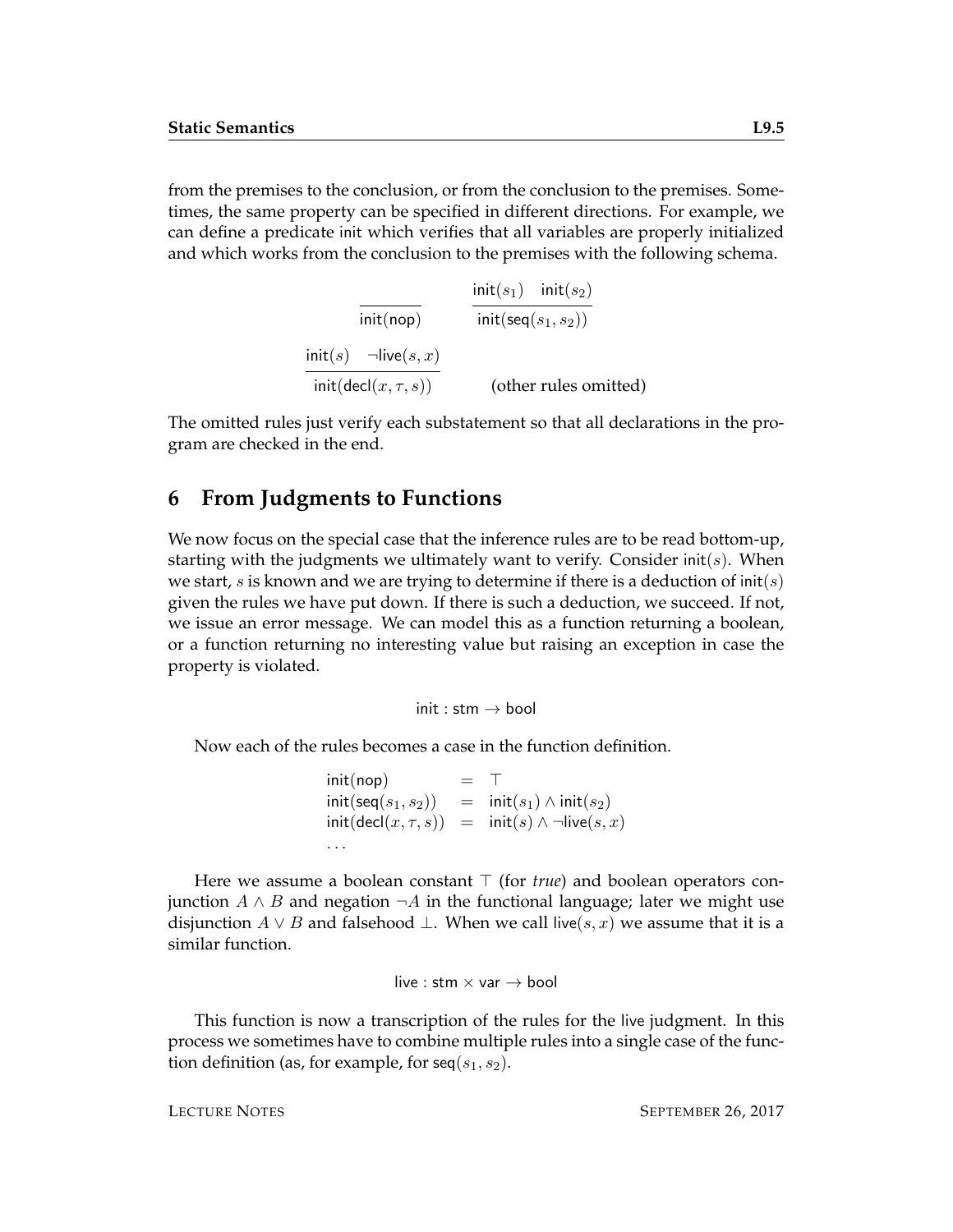```
live(nop, x) = \perp\textsf{live}(\textsf{seq}(s_1, s_2), x) = \textsf{live}(s_1, x) \vee (\neg \textsf{def}(s_1, x) \wedge \textsf{live}(s_2, x))live(det(y, \tau, s), x) = y \neq x \land live(x, s). . .
```
We still have to write functions for predicates def(s, x) and use(e, x), but these are a straightforward exercise now.

```
def : stm \times var \rightarrow bool
use : exp \times var \rightarrow bool
```
The whole translation was relatively straightforward, primarily because the rules were well-designed, and because we always had enough information to just write a boolean function.

#### **7 Maintaining Set of Variables**

What we have done above is a perfectly adequate implementation of initialization checking. But we might also try to rewrite it in order limit the number of traversals of the statements. For example, in

$$
\mathsf{live}(\mathsf{seq}(s_1,s_2),x) = \mathsf{live}(s_1,x) \lor (\neg \mathsf{def}(s_1,x) \land \mathsf{live}(s_2,x))
$$

we may traverse  $s_1$  twice: once to check if x is live in  $s_1$ , and once to see if x is defined in  $s<sub>1</sub>$ . In general, we might traverse statements multiple times, namely for each variable declaration in whose scope it lies. This in itself is not a performance bug, but let's see how one might change it.

One way this can often be done is to notice that for any statement s, there could be multiple variables x such that live( $s, x$ ) or def( $s, x$ ) holds. We can try to combine these into a *set*. We denote a set of variables with  $\delta$  and define the following two judgments:

- init( $\delta$ ,  $s$ ,  $\delta'$ ): assuming all the variables in  $\delta$  are defined when s is reached, no uninitialized variable will be referenced and after its execution all the variables in  $\delta'$  will be defined.
- use( $\delta$ , e): e will only reference variables defined in  $\delta$ .

As a common convention, we isolate assumptions on the left-hand side of a turnstile symbols are write these:

- $\delta \vdash s \Rightarrow \delta'$  for  $init(\delta, s, \delta').$
- $\delta \vdash e$  for use( $\delta, e$ ).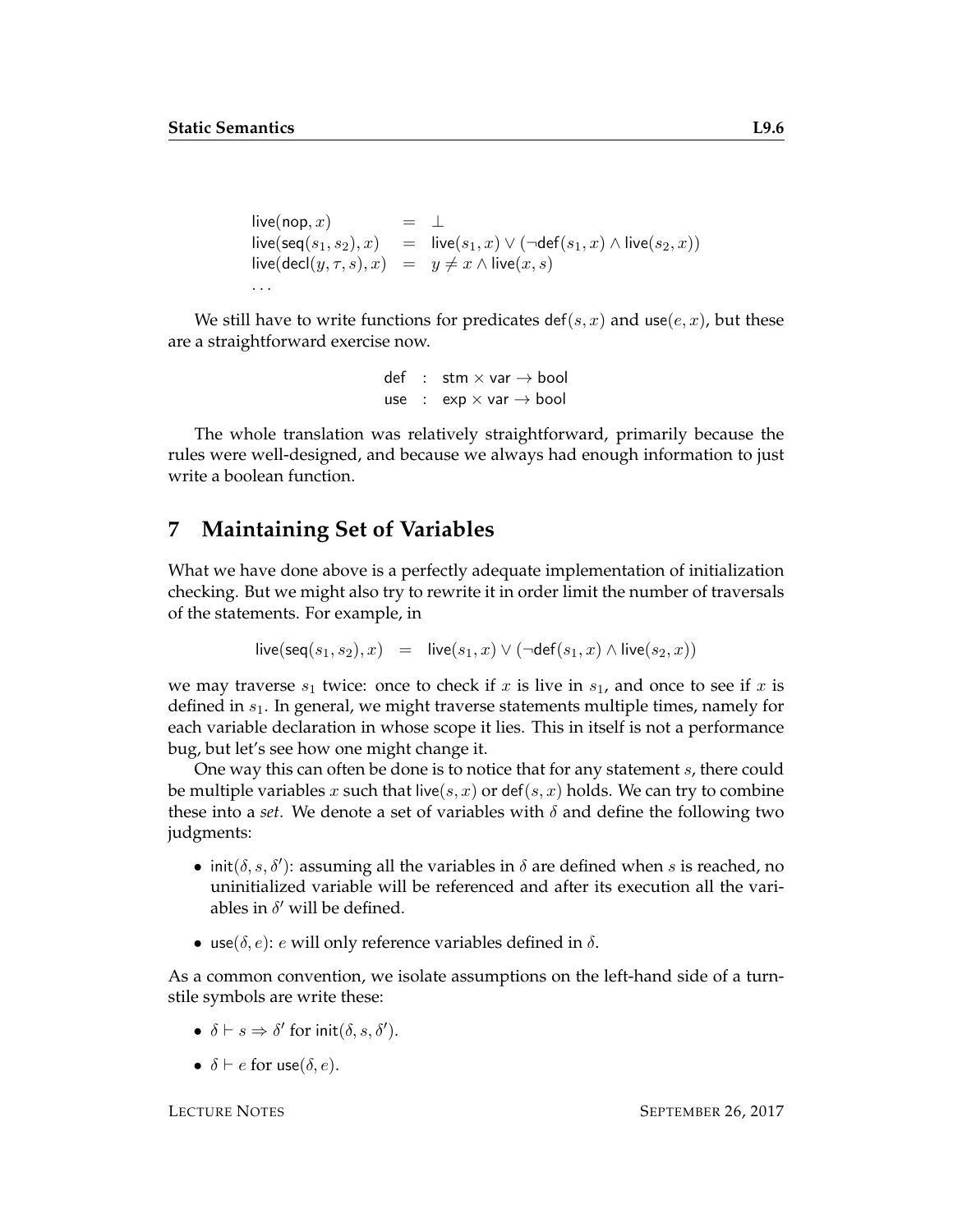From the previous rules we develop the following:

$$
\begin{array}{ccc}\n\delta \vdash \mathsf{nop} \Rightarrow \delta & \delta \vdash s_1 \Rightarrow \delta_1 & \delta_1 \vdash s_2 \Rightarrow \delta_2 \\
\hline\n\delta \vdash \mathsf{nop} \Rightarrow \delta & \delta \vdash \mathsf{seq}(s_1, s_2) \Rightarrow \delta_2 \\
\hline\n\delta \vdash \mathsf{assign}(x, e) \Rightarrow \delta \cup \{x\} & \delta \vdash e & \delta \vdash s_1 \Rightarrow \delta_1 & \delta \vdash s_2 \Rightarrow \delta_2 \\
\hline\n\delta \vdash e & \delta \vdash s \Rightarrow \delta' & \delta \vdash \mathsf{if}(e, s_1, s_2) \Rightarrow \delta_1 \cap \delta_2 \\
\hline\n\delta \vdash \mathsf{while}(e, s) \Rightarrow \delta & \delta \vdash \mathsf{decl}(y, \tau, s) \Rightarrow \delta' - \{y\} \\
\hline\n\delta \vdash \mathsf{return}(e) \Rightarrow \{x \mid x \text{ in scope}\}\n\end{array}
$$

It is worth reading these rules carefully to make sure you understand them. The last one is somewhat problematic, since we don't have enough information to know which declarations we are in the scope of. We should generalize our judgment to  $\gamma$ ;  $\delta \vdash s \Rightarrow \delta'$ , where  $\gamma$  is the set of all variables currently in scope. Then the last rule might become

$$
\frac{\delta \vdash e}{\gamma \text{ ; } \delta \vdash \text{return}(e) \Rightarrow \gamma}
$$

and we would systematically add  $\gamma$  to all other judgments. We again leave this as an exercise.

In these judgments we have traded the complexity of traversing statements multiple times with the complexity of maintaining variables sets.

### **8 Modes of Judgments**

If we consider the judgment  $\delta \vdash e$  there is nothing new to consider: we would translate this to a function

$$
use: set \, var \times exp \to bool
$$

On the other hand, it does not work to translate  $\delta \vdash s \Rightarrow \delta'$  as

$$
\mathsf{init} : \mathsf{set}\, \mathsf{var} \times \mathsf{stm} \times \mathsf{set}\, \mathsf{var} \to \mathsf{bool}
$$

This is because, in general, we do not know  $\delta'$  before we start out. We need to *compute* it as part of building the deduction! So we need to implement

$$
\mathsf{init} : \mathsf{set}\, \mathsf{var} \times \mathsf{stm} \to \mathsf{bool} \times \mathsf{set}\, \mathsf{var}
$$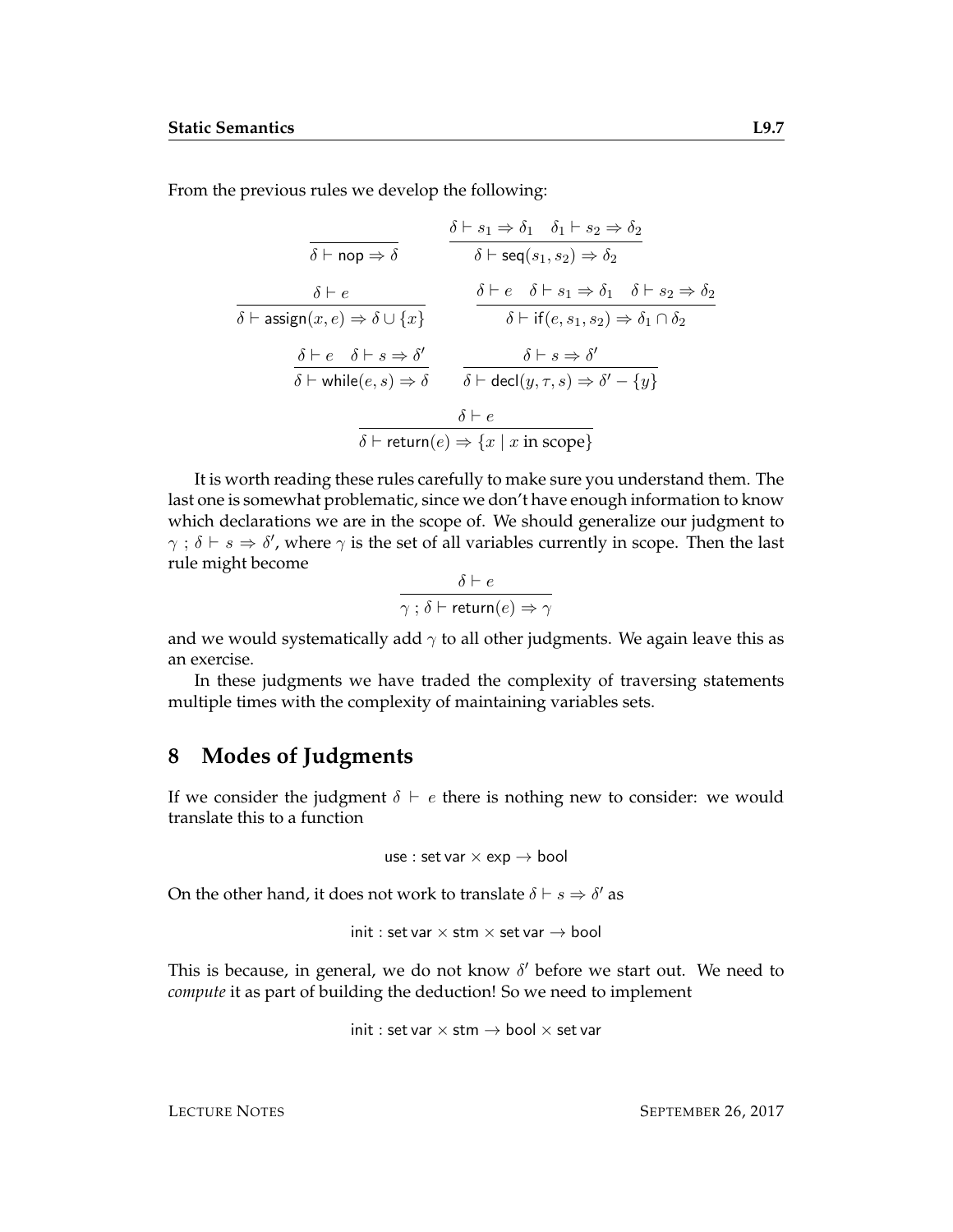In order to handle return(e), we probably should also pass in a second set of declared variables or a context. We could also avoid returning a boolean by just returning an optional set of defined variables, or raise an exception in case we disover a variable that is used but not defined.

Examining the rules shows that we will need to be able to add variables and to remove variables from sets, as well as compute intersections. Otherwise, the code should be relatively straightforward.

Before we actually start this coding, we should go over the inference rules to make sure we always have enough information to compute the output  $\delta'$  given the inputs  $\delta$  and  $s$ . This is the purpose of *mode checking*. Let's go over one example:

$$
\frac{\delta \vdash s_1 \Rightarrow \delta_1 \quad \delta_1 \vdash s_2 \Rightarrow \delta_2}{\delta \vdash \textsf{seq}(s_1, s_2) \Rightarrow \delta_2}
$$

Initially, we know the input  $\delta$  and  $s = \text{seq}(s_1, s_2)$ . This means we also know  $s_1$  and s<sub>2</sub>. We cannot yet compute  $\delta_2$ , since the required input  $\delta_1$  in the second premise is unknown. But we can compute  $\delta_1$  from the first premise since we know  $\delta$  and  $s_1$  and this point. This gives us  $\delta_1$  and we can now compute  $\delta_2$  from the second premise and return it in the conclusion.

$$
\mathsf{init}(\delta, \mathsf{seq}(s_1, s_2)) = \mathsf{let}\ \delta_1 = \mathsf{init}(\delta, s_1)\ \mathbf{in}\ \mathsf{init}(\delta_1, s_2)
$$

# <span id="page-7-0"></span>**9 Typing Judgments**[1](#page-7-1)

Arguably the most important judgment on programs is whether they are welltyped. The *context* (or *type environment*) Γ assigns types to variables. This is often defined explicitly with

 $\Gamma ::= \cdot | \Gamma, x:\tau$ 

where we write  $\Gamma(x) = \tau$  when  $x:\tau$  in  $\Gamma$ . The typing judgment for expressions

 $\Gamma \vdash e : \tau$ 

verifies that the expression e is well-typed with type  $\tau$ , assuming the variables are typed as prescribed by Γ. Most of the rules are straightforward; we show a couple.

> $\Gamma(x) = \tau$  $\overline{\Gamma \vdash x : \tau}$   $\overline{\Gamma \vdash n : \text{int}}$   $\overline{\Gamma \vdash \text{true : bool}}$   $\overline{\Gamma \vdash \text{false : bool}}$  $\Gamma \vdash e_1 : \mathsf{int} \quad \Gamma \vdash e_2 : \mathsf{int} \qquad \quad \Gamma \vdash e_1 : \mathsf{bool} \quad \Gamma \vdash e_2 : \mathsf{bool}$  $\Gamma \vdash e_1 + e_2 : \mathsf{int}$  $\overline{\Gamma \vdash e_1 \text{ k\& e_2}}$  : bool

<span id="page-7-1"></span> $1$ Not covered in lecture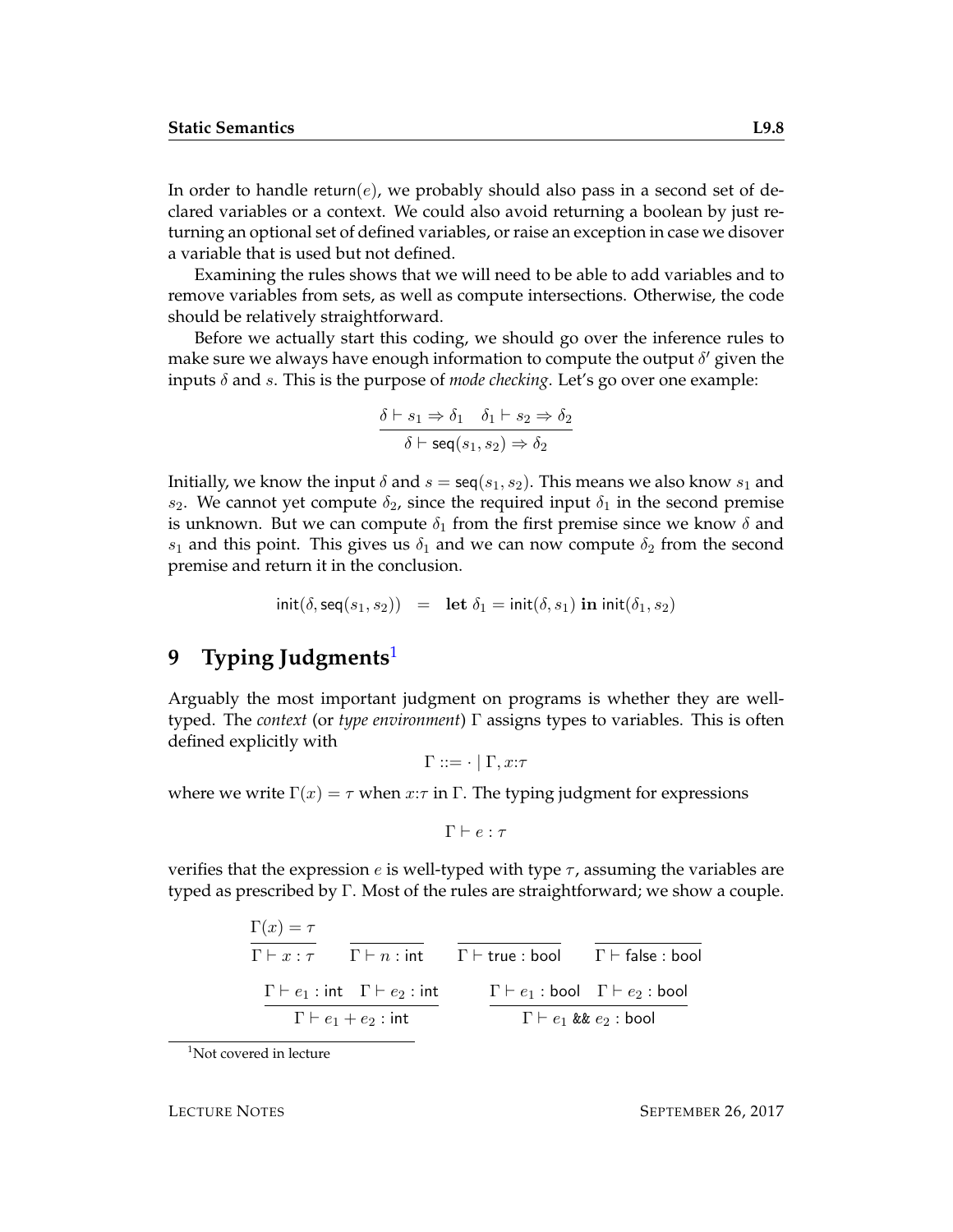Typing for statements is slightly more complex. Statements are executed for their effects, but statements in the body of a functions also ultimately return a value. We write

 $\Gamma \vdash s : [\tau]$ 

to express that s is well-typed in context  $\Gamma$ . If s returns (using a return(e) statement), then  $e$  must be of type  $\tau$ . We use this to check that no matter how a function returns, the returned value is always of the correct type.

$$
\frac{\Gamma(x) = \tau' \quad \Gamma \vdash e : \tau'}{\Gamma \vdash \text{assign}(x, e) : [\tau]} \qquad \frac{\Gamma \vdash e : \text{bool} \quad \Gamma \vdash s_1 : [\tau] \quad \Gamma \vdash s_2 : [\tau]}{\Gamma \vdash \text{if}(e, s_1, s_2) : [\tau]}
$$
\n
$$
\frac{\Gamma \vdash e : \text{bool} \quad \Gamma \vdash s : [\tau]}{\Gamma \vdash \text{while}(e, s) : [\tau]} \qquad \frac{\Gamma \vdash e : \tau}{\Gamma \vdash \text{return}(e) : [\tau]}
$$
\n
$$
\frac{\Gamma \vdash s_1 : [\tau] \quad \Gamma \vdash s_2 : [\tau]}{\Gamma \vdash \text{seq}(s_1, s_2) : [\tau]}
$$
\n
$$
\frac{\Gamma, x : \tau' \vdash s : [\tau]}{\Gamma \vdash \text{decl}(x, \tau', s) : [\tau]}
$$

In the last rule for declarations, we might prohibit shadowing of variables by requiring that  $x \notin \text{dom}(\Gamma)$ . Alternatively, we could stipulate that the rightmost occurrence of x in  $\Gamma$  is the one considered when calculating  $\Gamma(x)$ . It is also possible that we already know that no conflict can occur, since shadowing may have been ruled out during elaboration already.

#### **10 Modes for Typing**

When implementing type-checking, we need to decide on a *mode* for the judgment. Clearly, we want the context  $\Gamma$  and the expression e or statement s to be known, but what about the type?

We first look at expression typing,  $\Gamma \vdash e : \tau$ . Can we always know  $\tau$ ? Perhaps in our small language fragment from this lecture, but not in L3. For example, if we check an expression  $e_1 == e_2 :$  bool, we may know it is of type bool but we do not know the types of  $e_1$  or  $e_2$  (they could be bool or int). Similarly, if we have an expression used as a statement, we do not know the type of expression. Therefore, we should implement a function that takes the context Γ and e as input and *synthesizes* a type  $\tau$  such that  $\Gamma \vdash e : \tau$  (if such a type exists, and fails otherwise). The resulting type  $\tau$  can be then be compared to a given type if that is known. Of course, you should go through the rules and verify that one can indeed always synthesize a type.